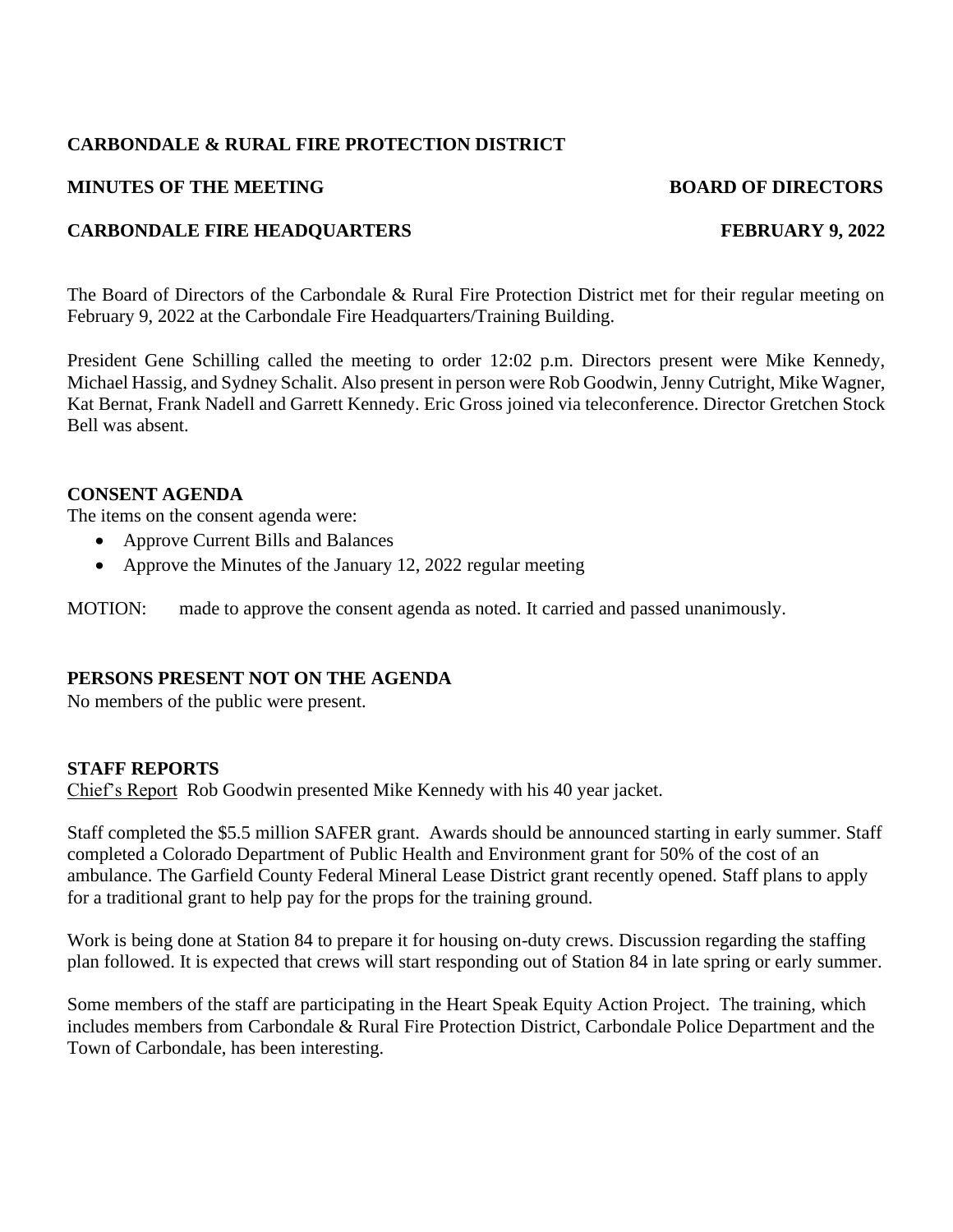Attorney's Report The Aspen Glen cell tower contract is in progress.

Colorado Mountain College Staff has been working with Colorado Mountain College on a Fire Science program for the Roaring Fork Valley. Fall 2022 will be the first CMC Fire Academy in the Roaring Fork Valley. Rob Goodwin discussed some of the work that has been done to prepare Headquarters to host these trainings, along with National Fire Academy and other statewide trainings.

Training Chief Frank Nadell reviewed some of the upcoming trainings with the Board of Directors.

EMS Chief Garrett Kennedy said there have been a lot of COVID related calls recently, so crews are treating every patient as if they are COVID positive. PPE and proper decontamination happens after each call.

## **BOND PROJECTS**

Training Building/Grounds There have been delays throughout the building process, thanks to delivery delays, material acquisition problems, and issues with sub-contractors, but they are getting worked out. It is expected that the props will be installed in May. Discussion regarding a substantial completion and CO date followed. It was noted that bond funds have been completely spent and the rest of the project will be paid for using reserves, as previously planned.

# **MAY 2022 ELECTION**

Election Resolution, 2022-003

MOTION: made to adopt Resolution 2022-003, Resolution for 2022 Regular District Election. It carried and passed unanimously.

# **NEW BUSINESS**

Garfield County FMLD Grant, Resolution 2022-004

MOTION: made to approve Resolution 2022-004, A Resolution of the Board of Directors of the Carbondale & Rural Fire Protection District Supporting the Grant Application for a Grant from the Garfield County Federal Mineral Lease District. It carried and passed unanimously.

Heart Speak Equity Action Project Training Gene Schilling said had to step down from the training due, and other members of the Board were invited to take his place if they are able. The other Board of Directors members will let Rob Goodwin know if they can attend.